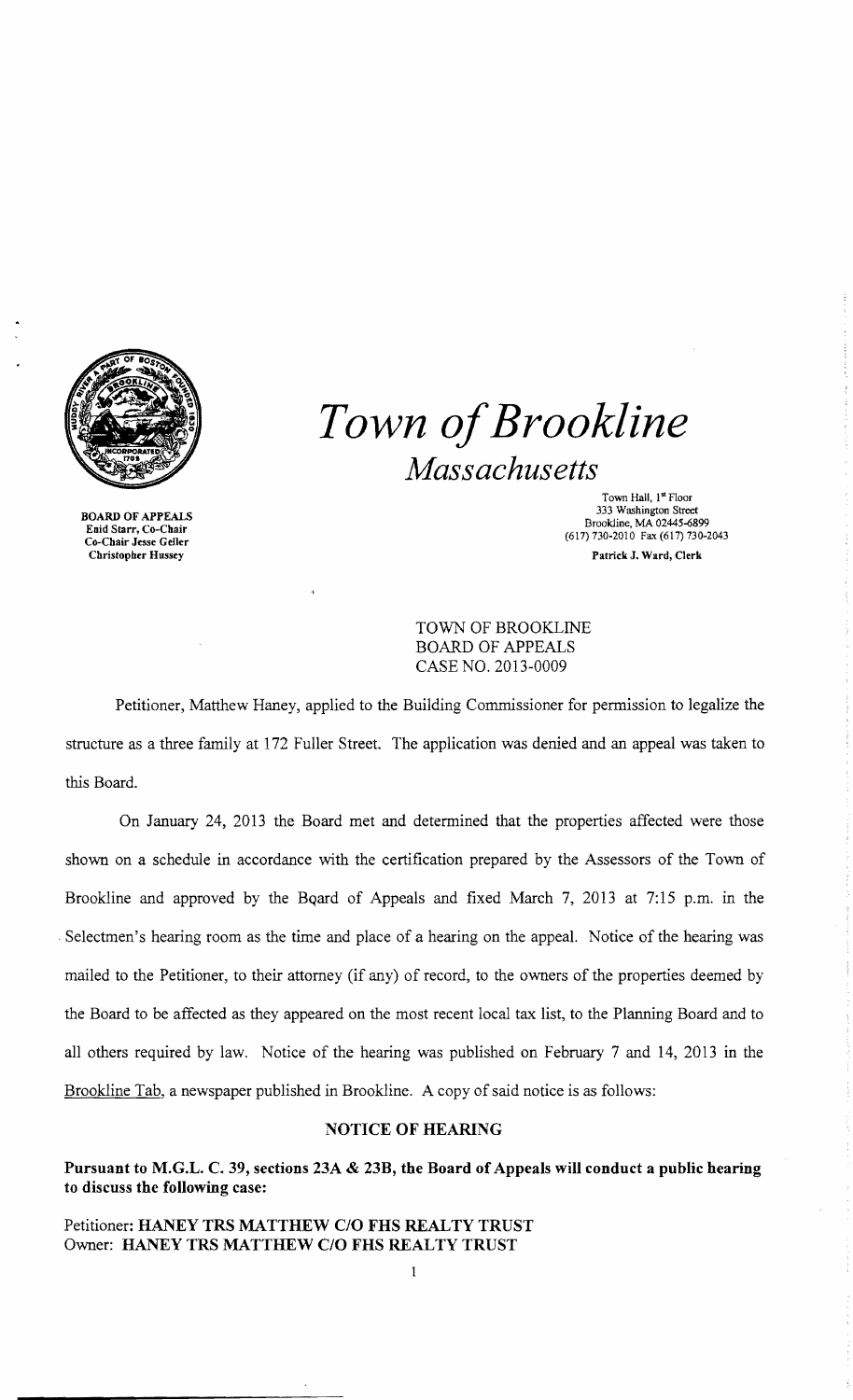Location of Premises: 172 FULLER ST Date of Hearing: March 07, 2013 Time of Hearing: 7:15 p.m. Place of Hearing: Selectmen's Hearing Room, 6th Floor

A public hearing will be held for a variance and/or special permit from:

- 1. 4.07 Table of Use Regulations, Use #4A
- 2. 5.10; Minimum Lot Size
- 3. 5.22.3.b.2; Exception to Maximum Floor Area Ratio (FAR) Regulations for Residential Units
- 4. 5.43; Exceptions to Yard and Setback Regulations
- 5. 5.55; Front Yard Requirements
- 6. 5.60; Side yard Requirements
- 7. 5.70; Rear Yard Requirements
- 8. 5.90; Minimum Landscaped Open Space
- 9. 6.01, Paragraph 1; Table of Off-Street Parking Requirements

10. 6.04.5.c1; Design of All Off-Street Parking Facilities

- 11. 6.04.5.c2; Design of All Off-Street Parking Facilities
- 12. 8.02.2; Alteration or Extension

of the Zoning By-Law to Legalize structure as a three family dwelling and extend living space into the basement.

# at 172 FULLER ST

Said premise located in a T -5 (Two-Family and Attached Single Family) Residential district.

*Hearings, once opened, may be continued by the Chair to a date and time certain. No further notice will be mailed to abutters or advertised in the TAB. Questions regarding whether a hearing has been continued, or the date and time ofany hearing may be directed to the Zoning Administrator at 617-734 2134 or check meeting calendar* 

*at:http://calendars.town.brookline.ma.usIMasterTownCalandarI?FormID=158.* 

The Town of Brookline does not discriminate on the basis of disability in admission to, access to, or *operations of its programs, services or activities. Individuals who need auxiliary aids for effective* communication in programs and services of the Town of Brookline are invited to make their needs *known to the* ADA *Coordinator, Stephen Bressler, Town ofBrookline,* 11 *Pierce Street, Brookline, MA 02445. Telephone:* (617) *730-2330; TDD* (617) *730-2327.* 

## Enid Starr Jesse Geller Christopher Hussey

At the time and place specified in the notice, this Board held a public hearing. Present at the

hearing was Chairman, Mark Zuroff, and Board Members Jonathan Book, and Chris Hussey. Attorney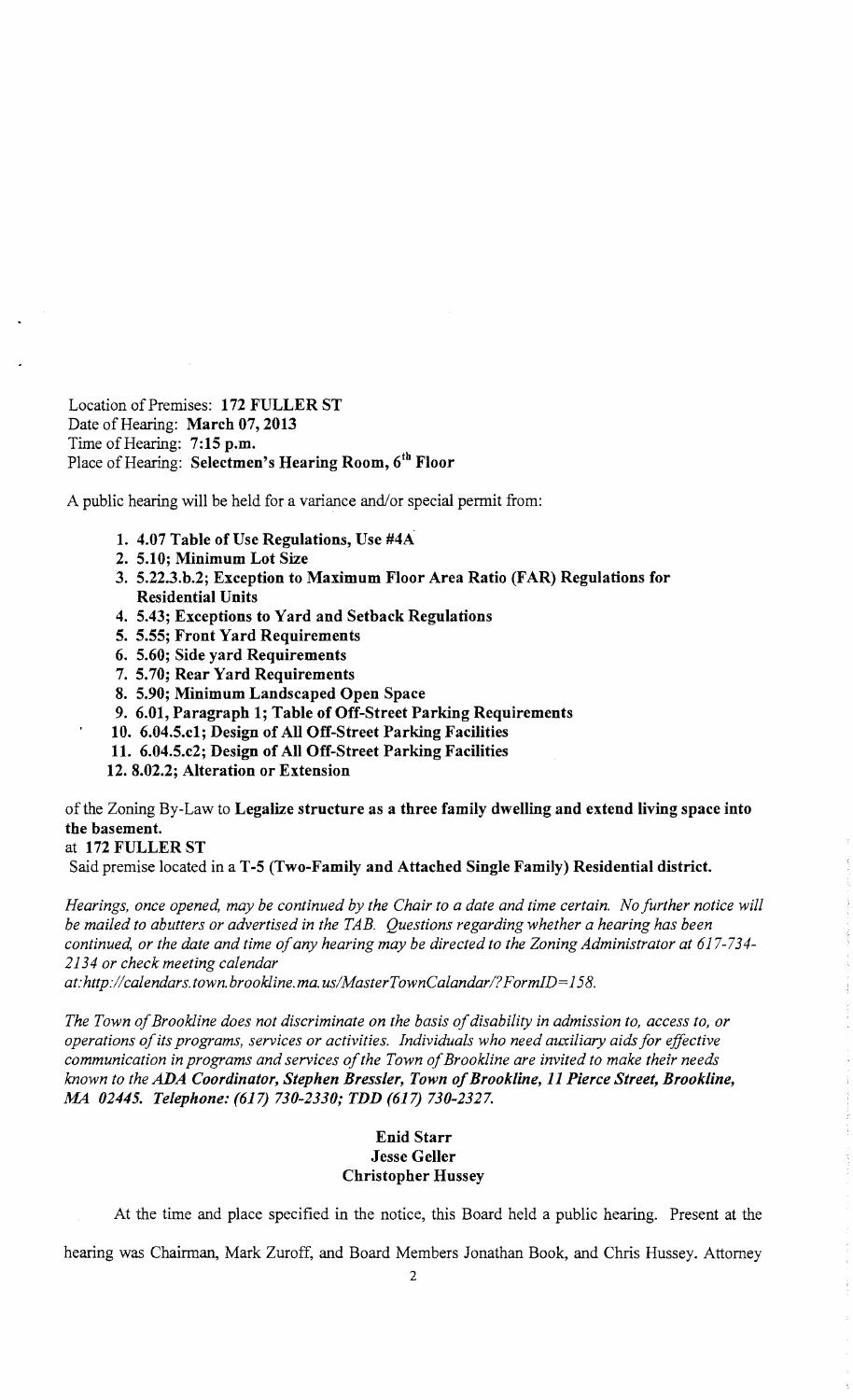Ken Hoffman, whose business address is 10 St. James Avenue, Boston, presented the case for the petitioner.

Attorney Hoffman described the property as a two-family dwelling that is attached to 165 Coolidge Street at the rear. The structure was built in 1910. The attached rear dwelling facing Coolidge Street, which is also in a two family district, was converted to a three-family dwelling in 1975. The neighborhood is comprised of multi-family units. The abutting properties directly to the south are zoned M-2.0, which allows for three or more units.

Mr. Hoffman said his client, Matthew Haney, is proposing to legalize the existing two-family, as a three-family dwelling, including the habitable space in the basement. With two bedrooms in the basement, the total number of bedrooms will be seven, with 3 bedrooms for the basement and  $1<sup>st</sup>$  floor unit, two bedrooms for the second floor unit, and two for the third floor unit. The proposed site plan shows two tandem cars in a garage on one side of the house and four cars in a drive to the other side of the house. The applicant maintains that the habitable space in the basement and the parking of four cars in the side yard were a pre-existing condition.

Attorney Hoffman stated that the applicant wishes to restore the building to its historic characteristics as a three-family. Attorney Hoffman stated the variance statute talks not only about topography but also of structure. Citing a case in the City of Boston, Attorney Hoffman suggested that this property qualifies for an equitable variance, irrespective of the statutory requirements, because the building is unique. Attorney Hoffman stated that this is a through building, built as one structure, and an historic property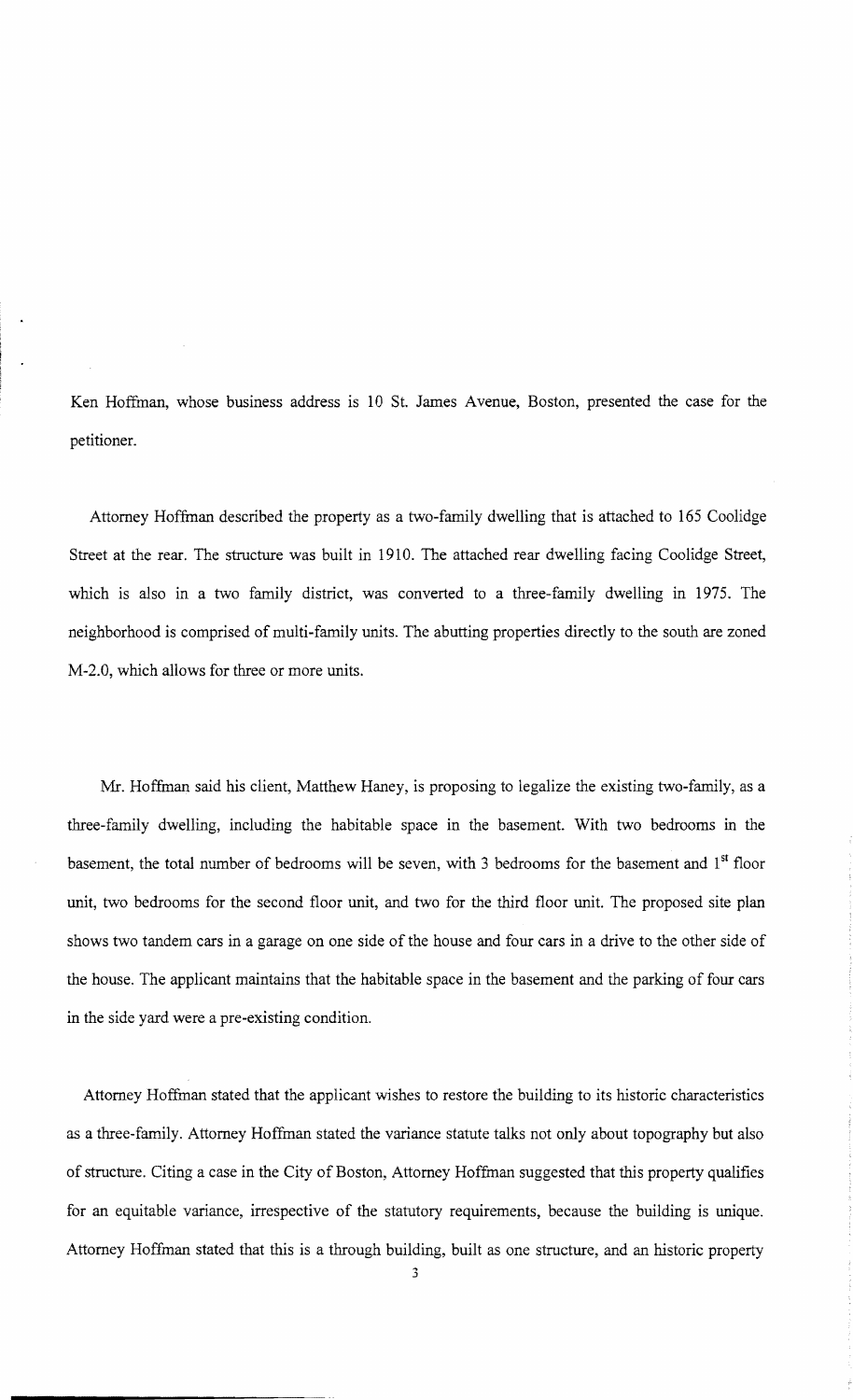that has been recognized by the Preservation Commission. He added that the applicant wishes to take this building, which has been condemned, restore the outside and improve the landscaping. He noted that the Zoning By-Law allows historic significance as a use variance. Attorney Hoffinan submitted a Building Permit application to the Board to show that the records of the Town are in conflict. He added that everyone, regardless of the records, accepts the idea that it has been occupied as a three-family. Zoning Board of Appeals Chairman Mark Zuroff accepted the application as Exhibit 3. Attorney Hoffinan presented three letters of support from abutters.

Matthew Haney, petitioner, spoke to clarify the occupancy issue. He said he had found evidence, that during the condemnation of the property, the Board of Health cited the property as a three family. He said he is spending approximately ninety thousand dollars to rehabilitate the structure.

The Chairman asked if anyone in attendance wished to speak in favor of the proposal. No one rose to speak. He then asked if anyone in attendance wished to speak in opposition to the proposal. James Coffee of 165 Coolidge St. Brookline stated he was the previous owner of the subject property and currently lives in the attached structure to the rear. Mr. Coffee requested some clarification from the Board as to the requested relief.

The Chairman called on Timothy Richard, Planner, to deliver the comments of the Planning Board.

## **FINDINGS**

## **Section 4.07** - Table of Use Regulations. Use #4A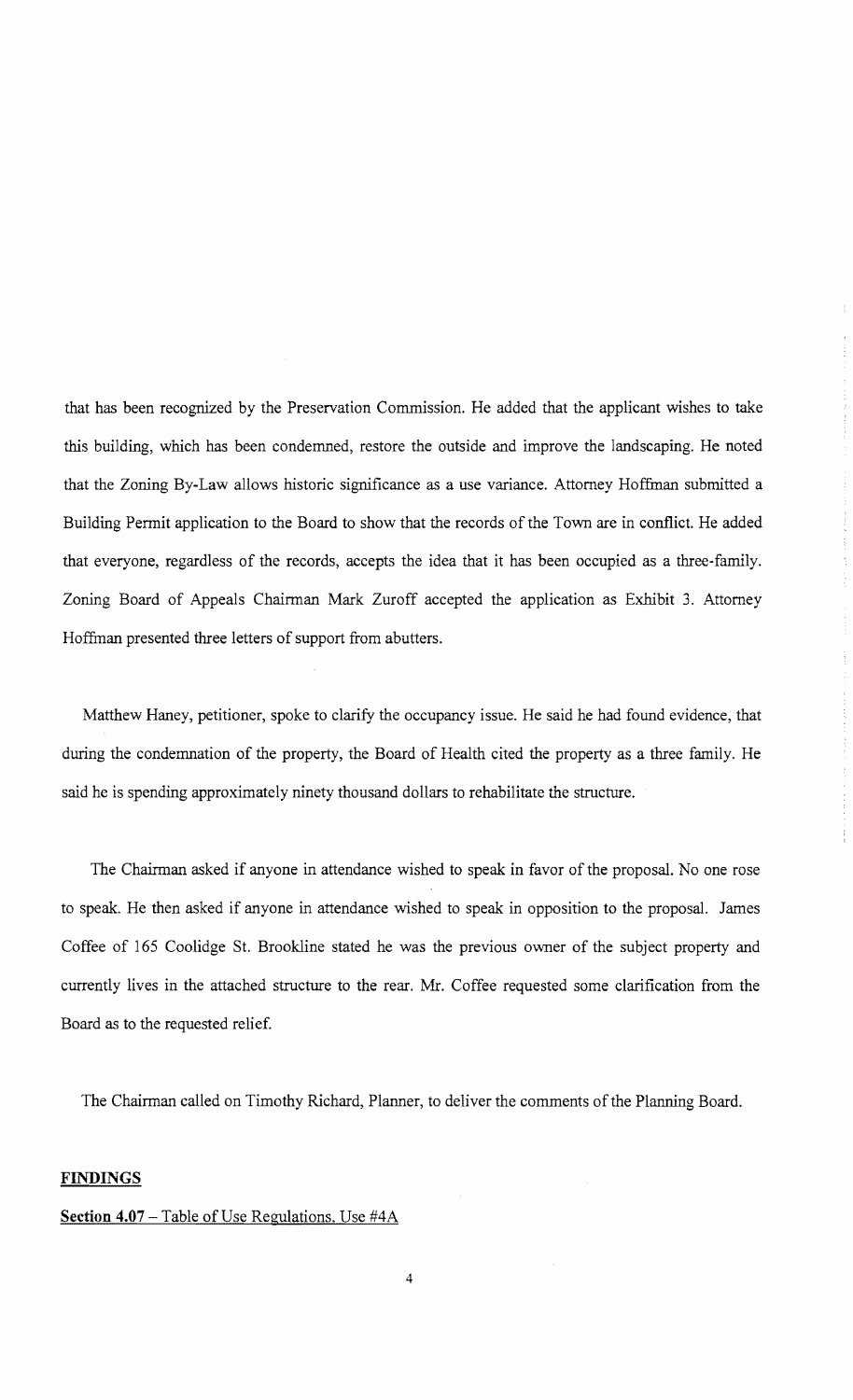A three-family dwelling is not an allowed use in the T-5 zoning district. The structure was previously being used as a three-family dwelling. The applicant states that the attached dwelling to the rear, 165 Coolidge Street, was granted relief in 1975 to convert from a two to a three-family use. A variance is required.

#### Section 9.09- Conditions for Approval of Use Variance

Paragraph 1b, under Sec. 9.09 states that: "Existence prior to January 1, 1977, of uses of the same general classification as the use variance applied for, on lots adjoining the lot in question on both sides, or, if the lot in questions is a corner lot, on both the side and the rear". In this case, the lot to the rear according to the applicant was granted a variance for three family use in the two family zoning district. However, requirement is for two adjacent lots to have been granted a use variance.

Paragraph Id, under Sec. 9.09 states that: "Existence on the lot in question of a structure(s) of appearance compatible with its vicinity which is either of historical or architectural significance which shall be preserved or restored in a manner sufficient to justify the relief granted herein, and/or contains gross floor area excessive for the use pennitted in the district wherein the structure is located, and which can reasonably be maintained as a visual and taxable asset only if a nonconformity of use is permitted. A special permit under §5.09 shall be required in conjunction with every variance request pursuant to this subparagraph. In this case, if it is demonstrated that the building is architecturally or historically significant, it could be argued that the building is being saved from demolition-by-neglect through its rehabilitation and use as a three family.

## Section 5.09 - Design Review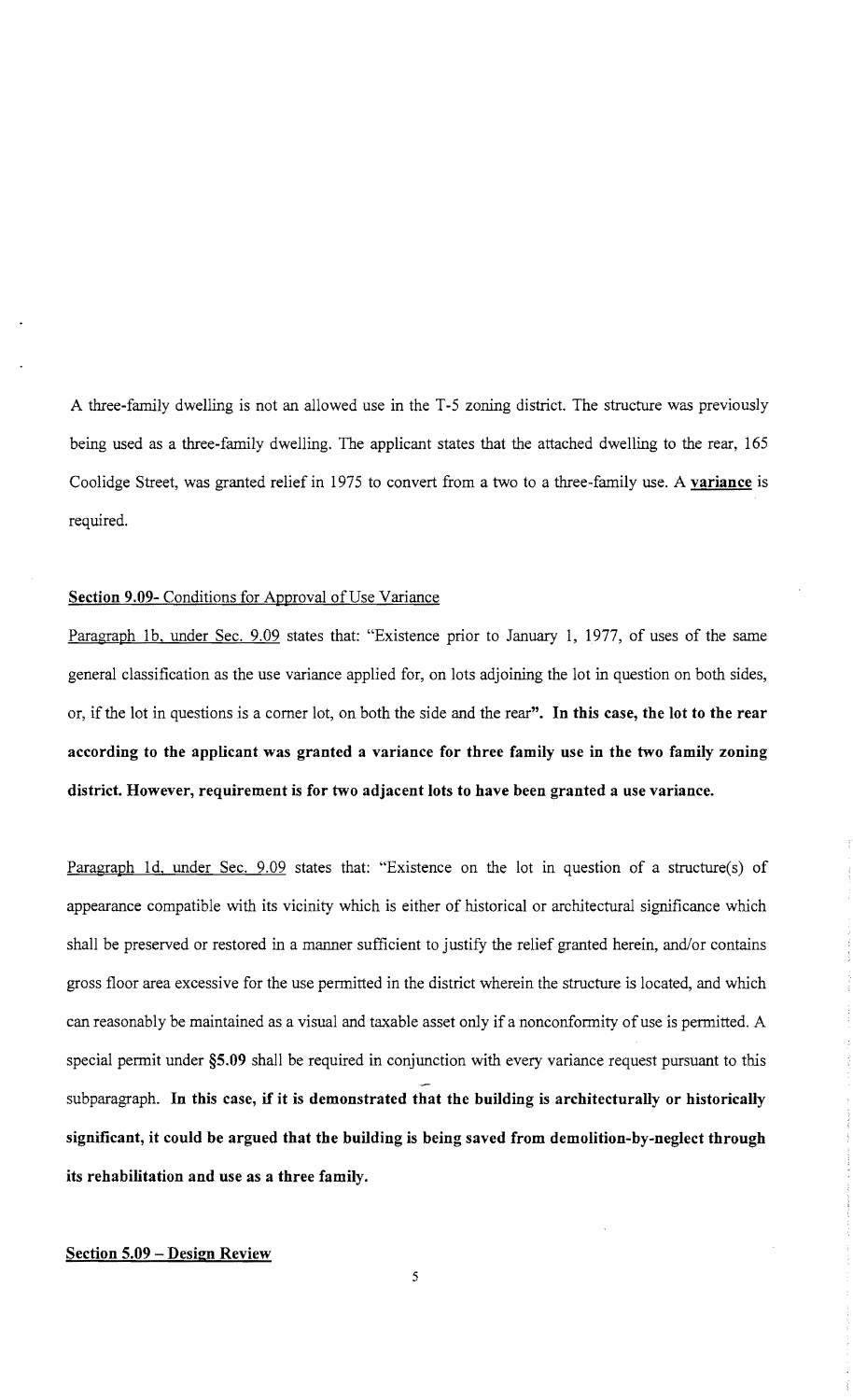If a use variance is granted under Section 9.09.l.d, then a special permit under design review would be required.

## Section 5.10 - Minimum Lot Size

The required lot size for either a two family dwelling or any other structure or principle use in a T-5 zoning district is 5,000 square feet. The lot is only 2,100.3 square and would need a variance from minimum lot size.

# Section 5.22.3.b.2 - Exception to Maximum Floor Area Ratio (FAR) Regulations for Residential Units

| <b>Floor Area</b>       | <b>Required</b><br><b>不能 一般病的</b> | <b>Existing</b> | Proposed | Finding  |
|-------------------------|-----------------------------------|-----------------|----------|----------|
| <b>Floor Area Ratio</b> | 1.0                               | .81             | 1.11     | Special  |
| (% of allowed)          | 100%                              | 81%             | 111%     | Permit*/ |
| Floor Area (s.f.)       | 2,899.7                           | 2,350           | 3,210    | Variance |

*\*In a T-5 Zoning District, a Special Permit may be granted under Section 5.22.3.b.2 for an increase of 20% of the permitted floor area. The proposed increase is* 11% *over the required floor area, and qualifies for a special permit since it is under 120%.* 

Section 5.43 - Exceptions to Yard and Setback Regulations

Section 5.50 - Front Yard Requirements

Section 5.60 - Side Yard Requirements

Section 5.70 – Rear Yard Requirements

Section 5.90 - Minimum Landscaped Open Space

Section 5.91 - Minimum Usable Open Space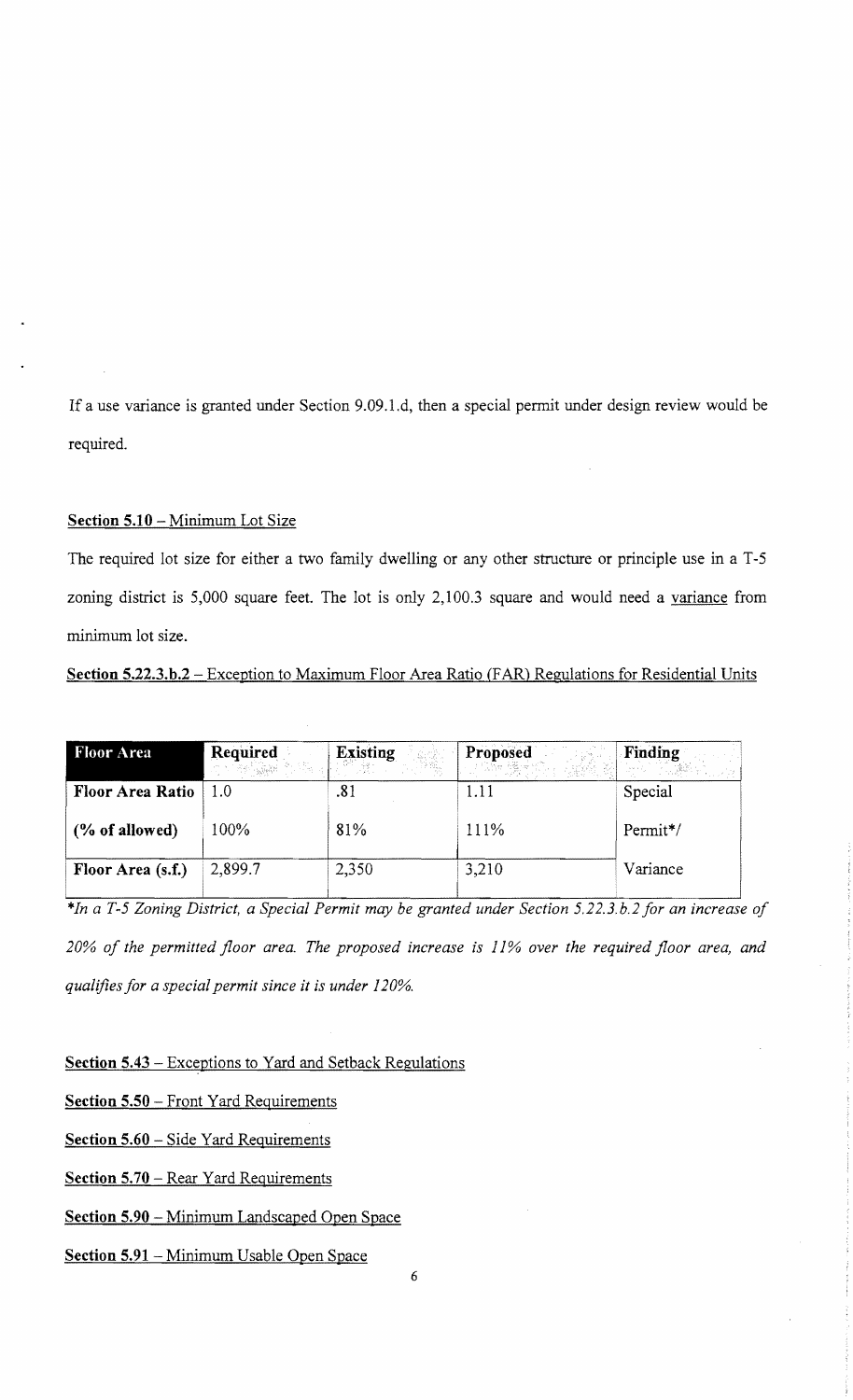|                                                  | Required   | <b>Existing</b> | Proposed      | Finding                                                  |
|--------------------------------------------------|------------|-----------------|---------------|----------------------------------------------------------|
| <b>Front Yard Setback</b>                        | 25'        | 7.4'            | $7.4^{\circ}$ | Special Permit/ Pre-existing<br>non-conforming           |
| Side Yard<br><b>Setback</b><br>(south)           | 20'        | $0^{\circ}$     | $0^{\circ}$   | Pre-existing<br>Special Permit/<br>non-conforming        |
| Yard<br><b>Setback</b><br><b>Side</b><br>(north) | 20'        | 14"             | 14'           | Special Permit/ Pre-existing<br>non-conforming           |
| <b>Rear Yard Setback</b>                         | 40'        | 0,              | $0^{\circ}$   | Special<br>Permit/<br>Pre-existing<br>non-conforming     |
| Landscaped<br>Open<br>Space                      | $321$ s.f. | 0 s.f.          | 0 s.f.        | Special Permit/Variance**<br>Pre-existing non-conforming |
| <b>Usable Open Space</b>                         | 963 s.f.   | $0$ s.f.        | $0$ s.f.      | Special Permit/Variance**<br>Pre-existing non-conforming |

*\*Under Section* 5.43, *the Board of Appeals by special permit may allow the substitution of other dimensions for yard and setback requirements* if*counterbalancing amenities are provided.* 

\*\*If the basement space is not pre-existing as habitable space, than an increase in the landscaped and *usable open space would be required.* 

**Section 6.01** - Paragraph 1; Table of Off-Street Parking Requirements **Section 6.04.S.c1-** Design of All Off-Street Parking Facilities **Section 6.04.S.c2** - Design of All Off-Street Parking Facilities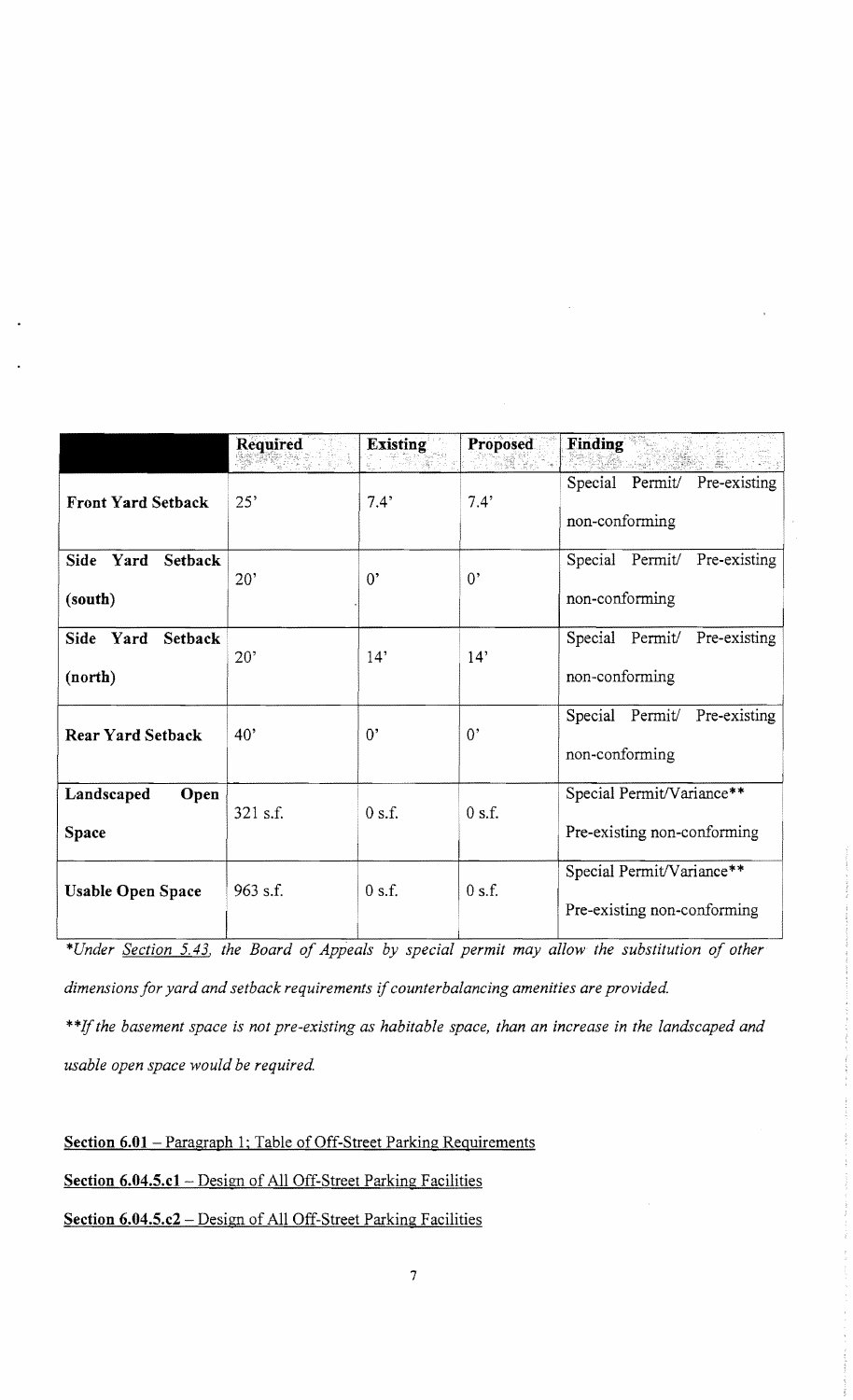| Parking<br><b>Design</b><br>of |             |                 |                 |                                             |
|--------------------------------|-------------|-----------------|-----------------|---------------------------------------------|
| <b>Requirements</b>            | Required    | <b>Existing</b> | <b>Proposed</b> | Relief                                      |
| <b>Total Parking Spaces</b>    | b           | $4 - 6$         | 6               | Complies/variance**                         |
| Parking within Front Yard      | 25'         | ,               | $0^{\circ}$     | Special<br>Permit/<br>Pre-                  |
| Parking within Side Yard       | $5^{\circ}$ | 1 <sup>5</sup>  | 12              | Special<br>Permit/<br>Pre-<br>$\sim$<br>. . |

*\*Under Section* 5.43, *the Board of Appeals by special permit may allow the substitution of other*  dimensions for yard and setback requirements if counterbalancing amenities are provided. \*\* If *the two parking spaces next to the side lot line are not permitted, a variance for the required parking would be needed* 

Section 8.02.2 - Alteration or Extension: A special permit is required to alter and/or extend this nonconforming structure.

Mr. Richard said the Planning Board is supportive of the proposed legalization from a two to a threefamily dwelling. This lot is adjacent to the M-2.0 (multi-family) zoning, so that a multi-family use is consistent with the properties south of it. A support letter has been submitted by an abutter supporting the three-family use, because it allows renovation of this condemned building, which has been blight on the neighborhood for several years. Although the building is cited for yard setback relief, the footprint and massing of the building will remain the same. If the applicant plans to expand any existing window wells or create a deck above the garage, it is paramount that the Board of Appeals receives revised plans indicating such, so that the proper relief may be granted. The Planning Board recommends that the applicant install landscaping as a counterbalancing amenity to the relief granted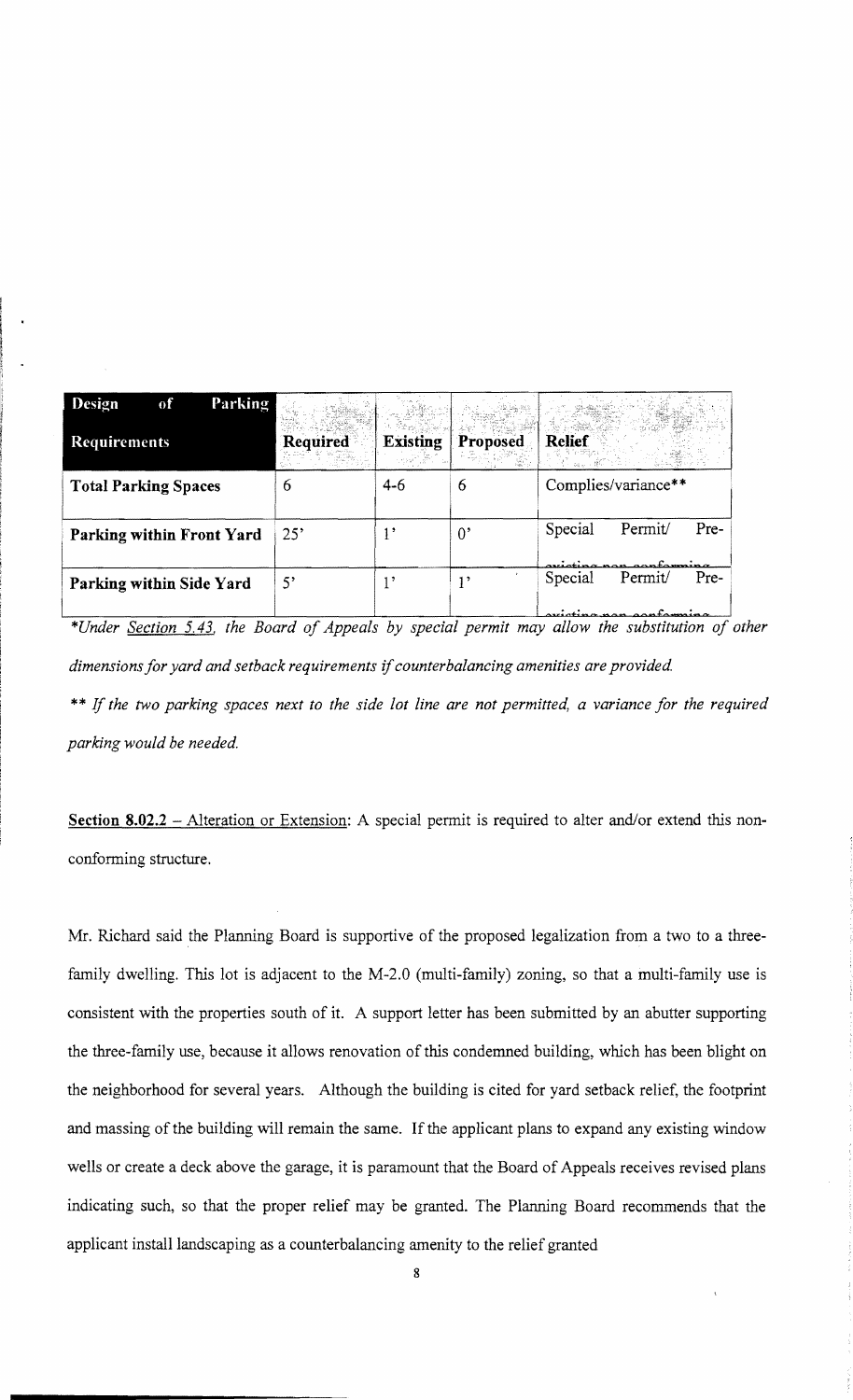**Therefore, should the Board of Appeals find that the proposal meets the statutory requirement for a variance and a use variance, the Planning Board recommends approval of the proposal and plans by Edward Pozio, Architect, dated 1211212012, and the site plan by Lawrence Hughes, dated 11130/12, subject to the following conditions:** 

- 1. Prior to the issuance of a building pennit, the applicant shall submit a final site plan showing a parking lay-out plan, the location and dimension of window wells, a landscaping plan, floor plans, and elevations, subject to the review and approval of the Assistant Director of Regulatory Planning, with the latter also subject to review and approval of the Preservation Commission staff.
- 2. Prior to the issuance of a building permit, the applicant shall submit to the Building Commissioner for review and approval for conformance to the Board of Appeals decision: 1) a final site plan stamped and signed by a registered engineer or land surveyor; 2) final building elevations stamped and signed by a registered architect; and 3) evidence that the Board of Appeals decision has been recorded at the Registry of Deeds.

Michael Yanovitch, Chief Building Inspector, delivered the comments for the Building Department. Mr. Yanovitch said the Building Department in its investigation of the use determined that the structure was a legal two family. He went on to say the parking as a pre-existing non-conforming use could not be verified. Mr. Yanovitch said the Building Department does not object to the request for relief due to

9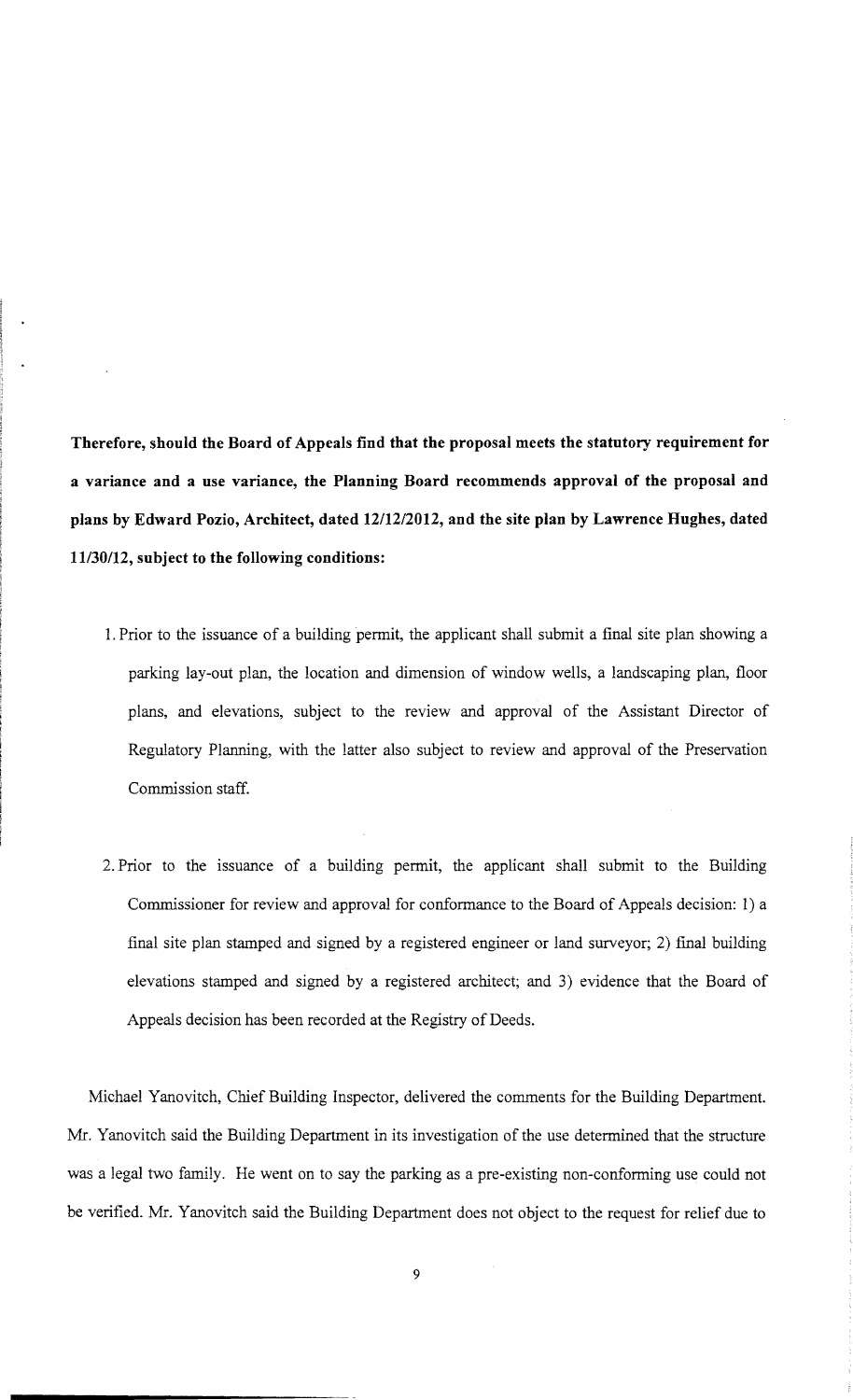the fact the building will be a much safer structure if the relief is granted. The conversion from a two family to a three family necessitates the need for fire sprinklers.

In deliberation Member Hussey stated he was in favor of the request noting the uniqueness of the site and the restoration of the historic structure. Member Book said he feels the relief could can be granted under 9.09.d . Chairman Zuroff said he concurs and the variance could be granted because it met the statutory requirements as well as the requirement of the Town of Brookline Zoning By-Law section 9.09.d. He also said the special permit relief could be granted under 5.43 and 8.02. The determination was made the parking of 4 vehicles in the right side driveway is pre-existing non-conforming. There are also 2 existing parking spaces in the garage on the left.

The Board deliberated on the merits of the variance request and special permit relief. The Board then determined, by unanimous vote that the statutory requirement for a variance have been met and a use variance is granted from section 4.07 use #4A .The Board also voted unanimously the requirements for a special permit for **5.43, and 8.02.2,** were met. The Board made the following specific fmdings pursuant to said **Section 9.05:** 

- a. The specific site is an appropriate location for such a use, structure, or condition.
- b. The use as developed will not adversely affect the neighborhood.
- c. There will be no nuisance or serious hazard to vehicles or pedestrians.
- d. Adequate and appropriate facilities will be provided for the proper operation of the proposed use.

Accordingly, the Board voted unanimously to grant the requested relief subject to the following conditions: